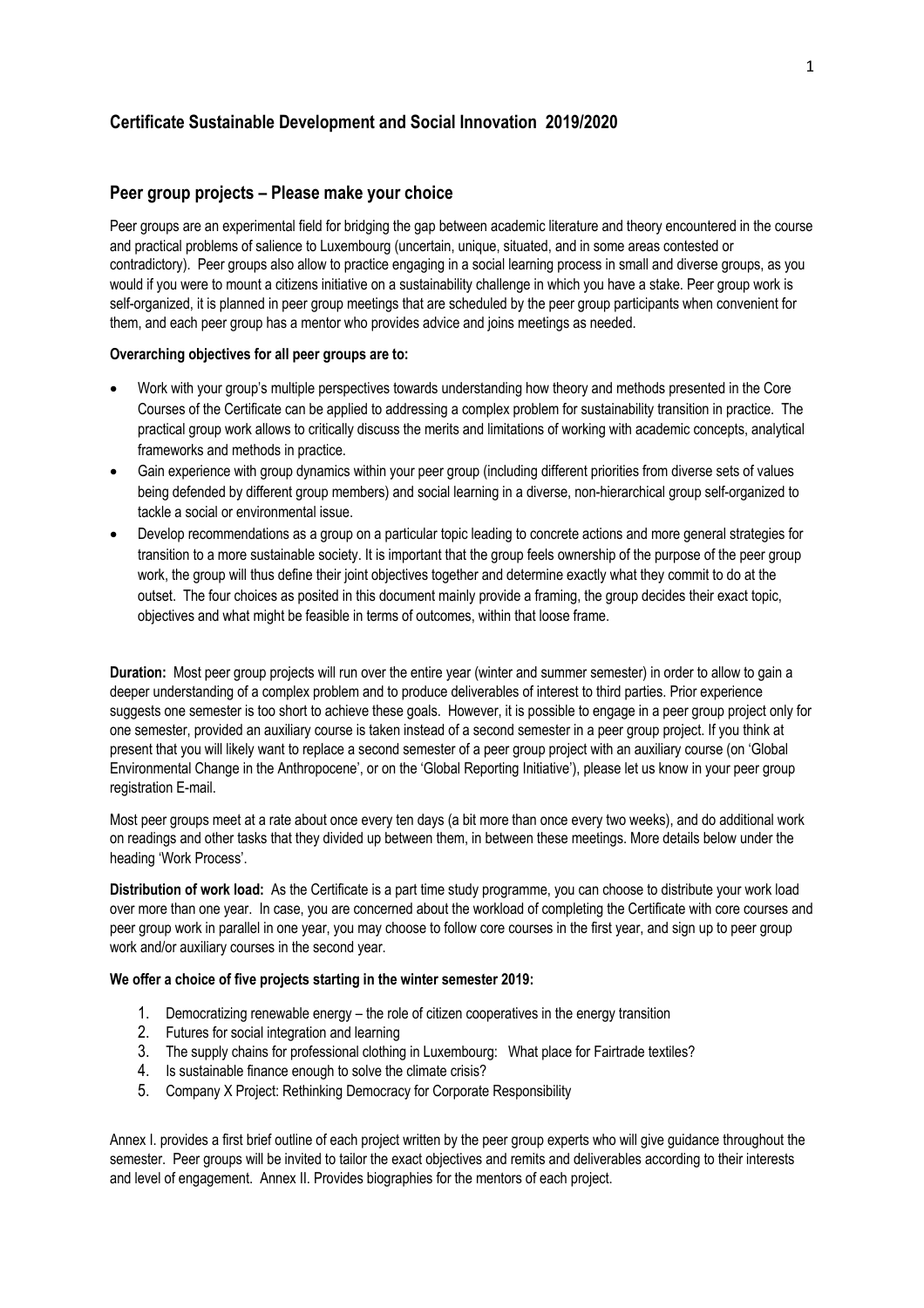#### **Peer group establishment:**

Please send an E-mail with subject: PEER GROUP REGISTRATION SEP 2019- insert YOUR chosen topic, stating your first and second choice **by 1 October at 18.00 to Christelle.Karleskind@uni.lu, with Ariane Koenig in cc**. We will try to accommodate first choices where possible, whilst also aiming for diversity within the groups

A list with suggested peer groups (with 4-6 participants) will be sent to you and posted on the wall at the first course session. We will organize a short meeting for peer groups at the end of the first course session on 8 October 2018.

Please let us know if you prefer to start with an auxiliary course or to defer your peer group project to the next academic year.

#### **Work process:**

Peer groups conduct independent project work with the guidance of experts. The work process includes about four meetings with expert mentors that are scheduled at the beginning of the semester using a doodle, as well as independently planned work and meetings, to which experts can be called to join on an as need basis. Moreover, several sessions on the course on Social Enteprise relate directly to peer group work.

- 1. First peer group meeting with a mentor at the end of the first session on 8 October (to meet your peer group members and fix a first meeting)
- 2. Co-design workshop on Saturday 12 October introduces a basic collaborative research method of relevance to all.
- 3. Interim report due on 10 November: Each peer group is expected to hand in an interim report with a project outline and clear statements on objectives, methods and approach, and time line, with a more detailed action plan by mid-November (templates for the action plans will be provided). Each peer group can request the opportunity to present agreed-upon project objectives and a work plan in 15 minutes (timeline, tasks, and roles/who does what, with first ideas on deliverables) in the course of November.
- 4. Final Presentation to jury on Tuesday 10 December. Each peer group presents their project process, context, content, outcomes and impacts in 20 minutes, and collects feedback from all experts and course participants.
- 5. Final peer group report is due on 31 January 2020. Feedback received at the December presentation is addressed in this report.

**Note:** In every peer group there are usually some participants who take the necessary time to – listen and read more carefully and more openly with more curiosity towards others, and to reflect more deeply, and thus can provide more considered input for the group. Make it your goal to be one of them  $\heartsuit$ . We will be using self-evaluation, on an as need basis in some peer groups also the practice of 360 degree peer group evaluations to assess engagement and attitudes to collaboration.

#### **Peer-group project : Approximate Workload:**

4 ECTS ~110 units of work in one Semester (e.g. 8 October-31 January) (1 unit ~60 minutes)

| - Meetings:                                             | 20 units |
|---------------------------------------------------------|----------|
| $-$ Reading/writing :                                   | 40 units |
| - Interim report (5 pages)                              | 10 units |
| - Project work on final presentations and final report: | 40 units |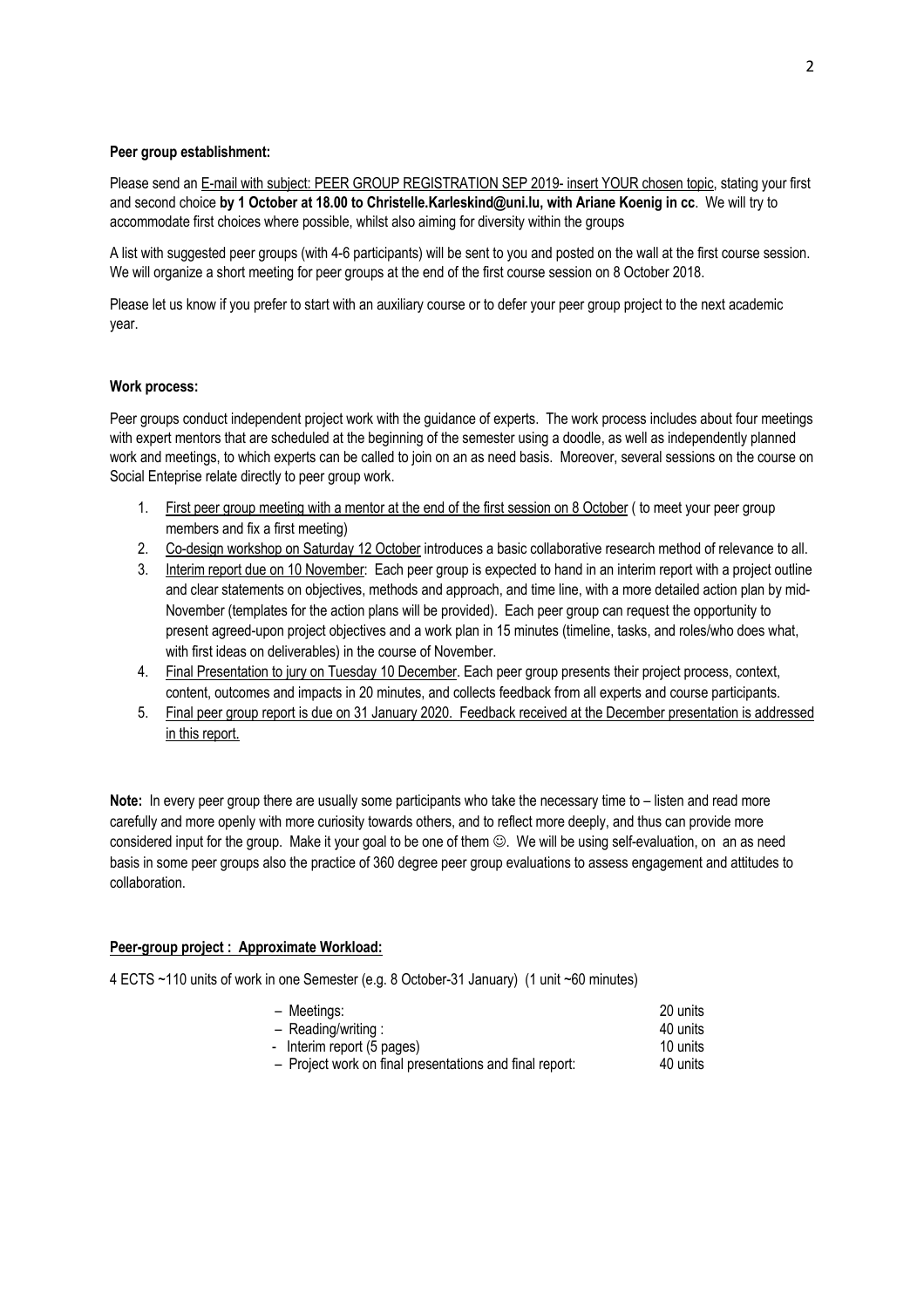## **Annex I. Choice of four Peer Group Projects – more detailed descriptions**

## **1. Democratizing renewable energy in Luxembourg**

**The Challenge:** To comply with target-setting obligations under the EU 2020 policy Luxembourg has committed to feeding 11 % of energy from renewable sources into the grid by 2020, this a legally binding target. The current rate is estimated at 9.5%. A greater share of decentralized community initiatives feeding renewable energy into the grid is one approach to help Luxembourg meet this target, reduce CO2 emissions, and work towards regional pockets of energy autarchy at the same time. Only 4% of the technically feasible photovoltaic (PV) surface( 2017) is exploited in Luxembourg. Large scale projects are virtually non-existent, but more recently several such projects have entered the planning stage at the same time. Small wind systems, vertical & horizontal appliances are very scarce.

The University of Luxembourg is planning to rebuild their Kirchberg Campus. Planning a new site will present a real opportunity for producing renewable energy integrated into the built-environment of the campus, including possibly into the new lecture theatre that will be funded by the Losch Foundation. This peer group can:

- Develop a feasibility study and a business plan for a citizen cooperative, based on an assumption of a 350 kW peak Photovoltaïk (PV) system. Faculty and staff as well as interested citizen in the entire Kirchberg campus neighbourhood could be invited to co-finance and implant a PV system. The business plan will define a scale considering the newly implemented regulatory provisions for feed-in tariffs in Luxembourg,
- Conduct research relating to the relevant social, material/technological, and personal dimensions through interviews in the first semester and a workshop in the second semester. Key stakeholdes in the university administration, amongst faculty, and public authorities can be interviewed and engaged for the project.
- Explore barriers the reasons for the lack of PhotoVoltaic (PV) development, especially the lack of Prosumer (producer – consumer) installations, and investigate whether the actual feed in tariffs, the grid cost and the grid contribution regulation hinders or promotes PV system and Prosumer systems in Luxembourg.
- Propose changes in the regulatory, subsidizing / incentive fields. Analyse whether or not the present feed in tarif regulation based on cooperatives or sociétés civile is a correct approasch, or discriminating private investors.
- Analyse the 7 basic principals https://www.ica.coop/en/cooperatives/cooperative-identity and comment whether the modified actual legislation on cooperatives ( 2017) is in line with th 7 principals, https://www.ica.coop/en/cooperatives/cooperative-identity
- Comment the 2030 objectives in this matter and comment the foreseen plan from the government to achieve this goals.

Deliverables can thus include a business plans proposal for the University, defining appropriate legal and financial terms, a risk assessment and risk management plan, and policy recommendations for an improved and more favourable regulatory environment for citizens to be able to collaboratively assume more responsibilities in contributing to the energy transition. If quality at the end of the project allows, the plan can also be presented to the Administrative Director and possibly the rector of the University. Interest in considering usch a project has been expressed in the executive team in the past. The group can, if time allows, also – or alternatively - develop a website with guidance to citizens on how to engage in the project.

**Approach**: Questions on the legal and regulatory context and choices of legal form for enterprises, as well as better understanding preferences and constriants of various possible stakeholder groups in the public administration of public buildings on Kirchberg (Fonds Kirchberg), in the University, and amongst citizens will be central topics. These are some of the main factors shaping opportunities and limitations for the establishment of such a venture. The concept of 'prosumer' implying the need for fundamental changes in current legislation stabilizing boundaries between producer and consumer rights and responsibilities will be explored as a basis for making the project both attractive to the University, and for policy recommendations for renewable energy systems for private and industrial use. This issue is broader than just in the energy sector, and subject to a first policy paper by the European Commission. The relation between technological change and forms of enterprises that promise to contribute to systemic change will also be explored. In the first semester the peer-group is invited to systematically apply key insights gained from the Social Enterprise course sessions towards developing a new model for analyzing existing social enterprises concerned with democratizing electricity generation from renewable sources. This will involve characterizing the financial base and its relation to the definition of scale and legal statute and regulatory context and approaches to impact assessment and evaluation of social, environmental and economic impacts, in particular if the new regulatory statue of 'Société d'Impact Sociétal' is chosen. The project will involve documentary research and the conduct and evaluation of interviews with diverse stakeholders in the energy transition. You could use the business canvas model (Osterwalder, 2012) for making the business plan.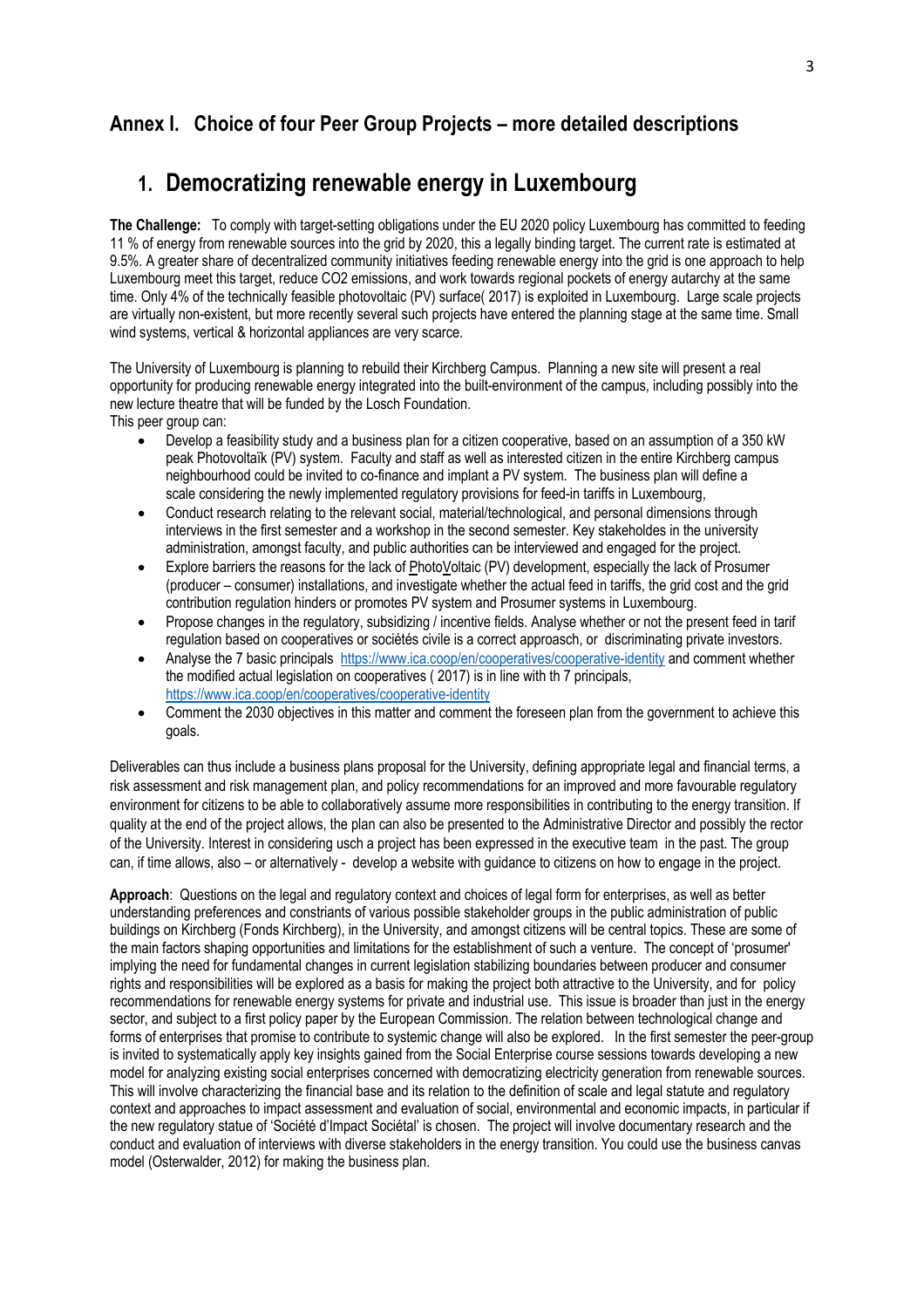**Mentors:** Jules Muller, co-founder of EquiEnerCoop,)

#### **Literature**

Gross, M. Mautz, R. 2015. Renewable energies . Routledge. Pp.1-32. Elvinger Hoss Prussen, Sociétés commerciales, (2018) Huybrechts, B. 2013. 'Social Enterprise, Social Innovation and Alternative Economies: Insights from Fair Trade and Renewable Energy'. in Zademach, H.-M. and Hillebrand, S. (Eds.), *Alternative Economies and Spaces. New Perspectives for a Sustainable Economy.* Bielefeld: Transcript Global Studies. Huybrechts, B. and Haugh, H. (2014). 'Legitimating Hybrid Organizational Forms: the Case of Renewable Energy Cooperatives'. HEC Management School Working Paper. Hondrila, K. et al. (2018). Democratising renewable energy in Luxembourg. In *Sustainability Science: Key Issues*. König, A. & Ravetz, J. Ed.s Routledge. Pp. 234-250.

#### **Legislation**

http://www.legilux.public.lu/leg/a/archives/2016/0142/a142.pdf#page=2 http://www.legilux.public.lu/leg/a/archives/2014/0154/a154.pdf http://www.ehp.lu/uploads/media/EHP-Loi-du-10-aout-1915-concernant-les-societes-commerciales.pdf https://web.ilr.lu/FR/Professionnels/Electricite/Commun/Legislation http://legilux.public.lu/eli/etat/leg/rgd/2017/04/24/a481/jo http://data.legilux.public.lu/file/eli-etat-leg-memorial-2016-142-fr-pdf.pdf

http://data.legilux.public.lu/file/eli-etat-leg-rgd-2019-04-12-a259-io-fr-pdf.pdf https://www.elvingerhoss.lu/sites/default/files/documents/publications/EHP-Loi-du-10-août-1915-concernant-les%20sociétéscommerciales.pdf

## **2. Futures for social integration and learning**

**The Challenge:** How can we better equip youth for the difficult transition from school into the working life? One main challenge is that in Luxembourg 13.5% (2015) of all children drop out of the school system. Only 40 % of pupils successfully complete secondary schooling in the minimum envisaged number of years, the lowest rate in the OECD (2014). Moreover, the ratio for young people (16-25 years) who are Not in Education, Employment or Training (NEET) is 15.4%. Grade repetition is widely used to tackle the diversity of attainment and behavioural difficulties in class in Luxembourg. While the academic benefits of repetition are disputed, and if acknowledged only seen as slight and short-term, repeating years is costly for the education system. Across the OECD, Luxembourg is the country with the highest average spending on education by student per year in primary through tertiary educational institutions: EUR 24 045 compared to an EU-22 average of EUR 10 897 (OECD 2017). Related psychological effects are also important: Pupils rated grade repetition as the most stressful life event, similar to the loss of a parent and going blind. Finally, grade repetition increases expenditure on other social services as pupils who experience school failure are more prone to high-risk behaviour and/or dropout. The youth unemployment rate in Luxembourg is 14.2%.

The fact that Luxembourg has been one of the fastest growing countries due to immigration in the EU over the past two decades has expasperated these issues. Complex highly diverse multi-lingual and multi-cultural school communities present a challenge, in particular in a country in which school education in three languages (Luxembourgish, German and French) is the norm. To meet the strong demand for high-skilled workers, Luxembourg faces a multitude of different challenges.

This project proposes to develop a tool to help youth that is falling through the social and welfare state netting to reassume motivation and own responsibilities for their learning and developmental pathways in a way that is future-oriented and socially robust. The Conseil Supérieur pour un Développment Durable explored requisites for better coping with accelerating technological and societal change in the Luxembourg school system in a participatory scenario process from 2013-2016. It developed scenarios for education that can be used to reflect on what we would like to learn to become more resilient to rapid societal and technological and environmental change in the future, at the individual, organizational and systems-level (to obtain more information on these scenarios please follow the link: https://csdd.public.lu/fr/scenarios.html ). This futureand systems-oriented process, which engaged experts and opinion leaders on education in Luxembourg from diverse sectors yielded the following main three recommendations on priorities for improvement in the Luxembourg school system:

1. **Anticipating and pro-actively influencing accelerating technological change in view of its impacts on social norms and developments in Luxembourg**: Development of a versatile school system that equips students to cope with accelerating and interdependent changes in technology, society, economy and environment, with a new focus on system thinking to complement the current curriculum in which connections across diverse disciplines are rarely made.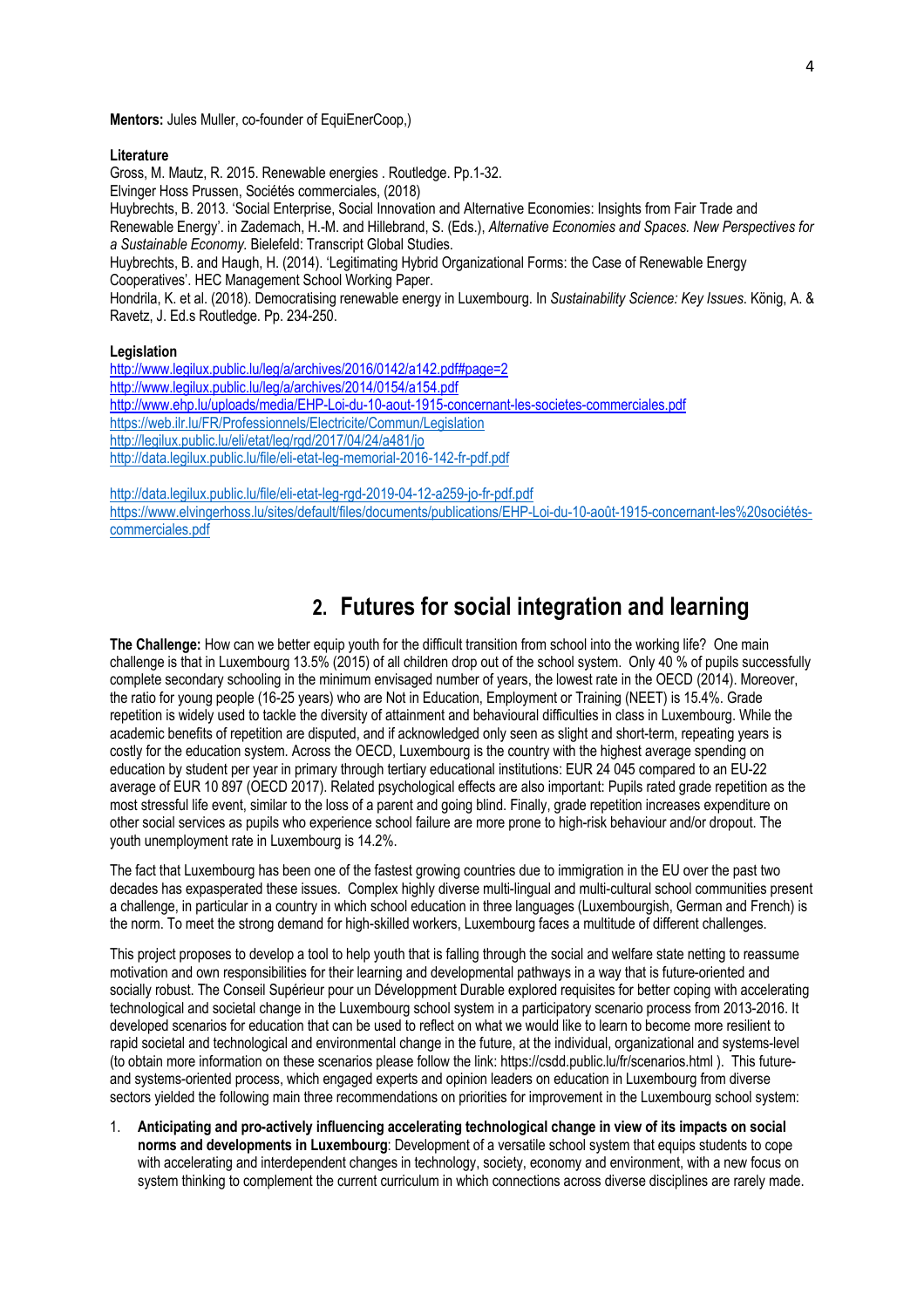- 2. **Countering increasing risks of societal fragmentation**: The Luxembourg school system must change to convey a more holistic education that counters societal fragmentation in an increasingly diverse population, actively engaged and responsible citizens, and equitable chances for each student. A system is required that is student-centred, designed to nurture empowerment and self-direction required for entrepreneurial activities, as well as a love for learning and selfesteem.
- 3. **Educating reflective and capable practitioners and entrepreneurs:** More project and problem-oriented experiential learning opportunities embedded in practice with employers in the private and public sectors and entrepreneurs, to ensure schools equip students with knowledge and capabilities required in the job market.

But can we leverage the resulting scenarios for helping youth who dropped out from the school system to develop their own perspectives and regain motivation for self-organised learning and develop ideas and take responsibility for their own development paths by realizing all of us face uncertainties, risks and contradictions?

**Suggested Approach***:* This peer group will get acquainted with the literature on scenarios and futures, and how we can work with them, as well as with transaction theory and education for improved self-organisation as core competence. The group will also become familiar with systemic reasons for school drop-outs and NEETs in Luxembourg, and start to get to know the community as well as existing support structures, discuss their merits and limitations. The peer group will work closely with the société d'impacte sociétale 'Youth & Work' which has developed a model process to engage school dropouts and NEETs in taking charge of their own futures. The peer group will first develop a needs analysis based on a interviews with the mentors working with the Youth & Work approach, analyse the empirical results and then develop a first prototype tool kit. The main task is to develop tools for a) prevention, b) solutions for current situation and c) scenarios for the forthcoming 3-5 years.

**Deliverables** will include a report based on the documentary research in the first semester with an analysis on what may be desirable and most need change, enabling factors and constraints, and which possibly develops an analytic framework that is to be used for interviews in the second semester. The second semester will offer the possibility to dive future orientated scenarios in order to focus on prevention and future scenarios. Possible topics of specialisation include systems thinking, and how to embed more learning opportunities for project-based systems thinking across disciplines in the Luxembourg curriculum. Deliverables of the second semester could include an interactive website for analysis of competences or solutions how to solve the rising gap between skill level at school and expectations of companies (f.ex. how to strengthen skills for lowskilled people to improve their employability).

**Mentor: Ariane Toepfer,** directeur and coach, Youth & Work sàrl SIS

#### **Literature**

Mary McClure Goulding and Robert L. Goulding (1997). Changing Lives Through Redecision Therapy. Grove Press; Rev and Updated ed edition (19 Jun 1997)

Thomas A. Harris (2004). I'm Ok, You're Ok. London: Arrow books.

Ian Stewart, Vann Joines (2012). TA Today: A New Introduction to Transactional Analysis. Lifespace Publishing; 2 Revised edition edition.

Wals, A.E.J., Brody M., Dillon J., Stevenson, R.B. (2014). Convergence between science and environmental education. *Science* 344: 583-584.

Burt, G., van der Heijden, K. (2008). Towards a framework to understand purpose in Futures Studies: The role of Vickers' Appreciative System. *Technological Forecasting & Social Change* 75: 1109–1127.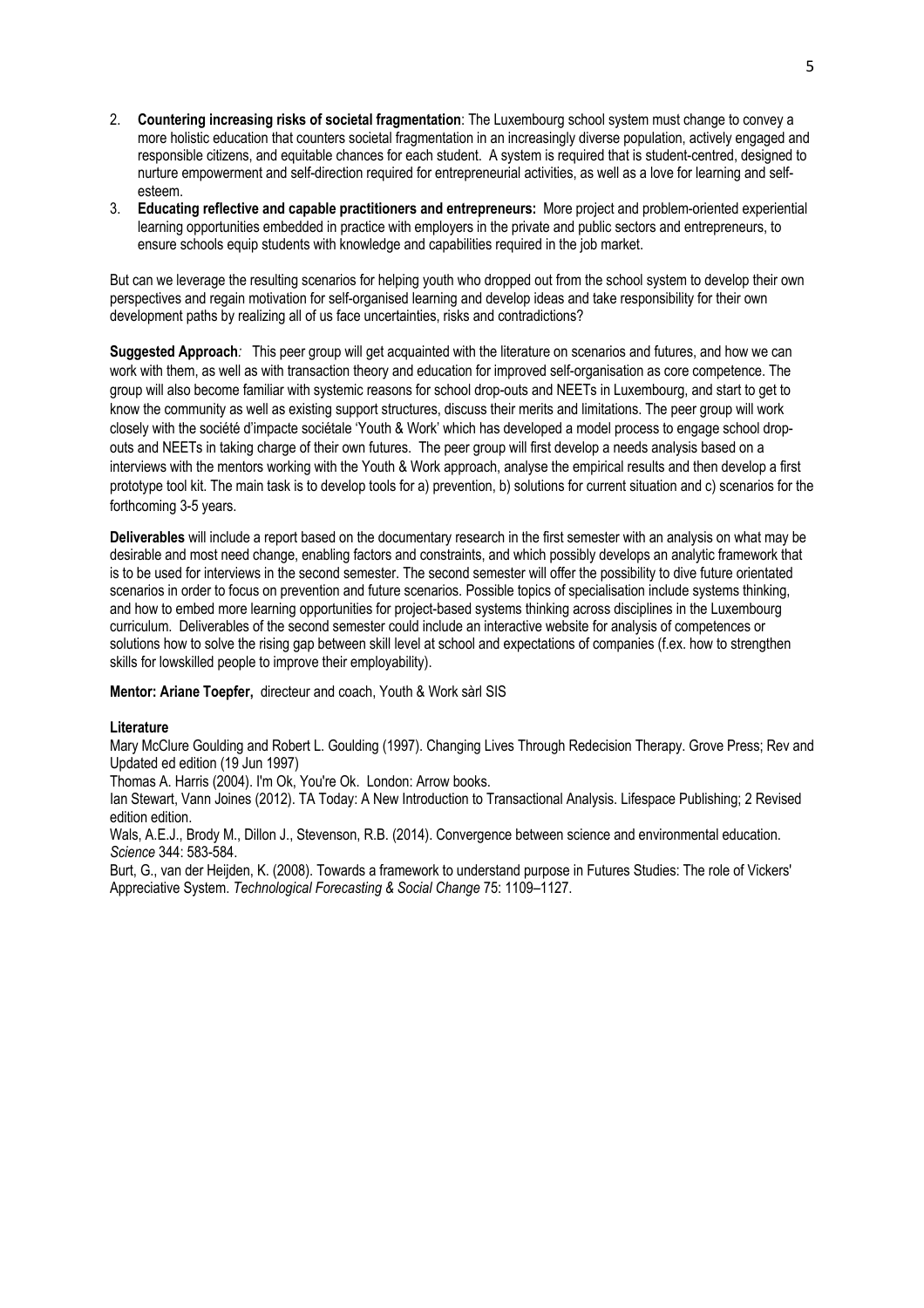

## **3. The supply chains for professional clothing in Luxembourg: What place for Fairtrade textiles?**

Fairtrade Lëtzebuerg is an NGO committed to a fair trade between producers in the South and consumers in Luxembourg. Following the collapse of the Rana Plaza and the many accidents that have occurred in the textile industry, Fairtrade Lëtzebuerg, together with Caritas Luxembourg, led the "Rethink your clothes" campaign to raise awareness among the Luxembourg public about the issues related to the production and consumption of clothing.

Its objective was to launch a debate not only on the pollution generated by the textile industry (second largest polluter in the world after oil), but also to highlight the human rights violations practiced in this sector: extremely low wages, inhuman working hours, child labour, exposure to toxic products, harassment, trade union repression.

As the campaign came to an end, Fairtrade Lëtzebuerg wishes to continue raising awareness around this still unknown sector and suggests targeting the supply of professional clothing in Luxembourg. The opacity linked to the negative impacts, the deadlines that become shorter and shorter or the fact that the different production phases take place in different countries, contribute to the lack of transparency in the supply chains. This is why it is essential that not only companies but also their entire production chain comply with binding measures that consider human and environmental rights.

The in-depth analysis of this target group, namely professionals, will make it possible to know the current context and to identify potential obstacles preventing professionals from purchasing Fairtrade clothing.

#### **Objectives**

- Analysis of the supply chain for professional clothing in Luxembourg
- Comparison of conventional and Fairtrade sectors in terms of professional clothing
- Determination of the factors (external and internal) that limit companies from sourcing Fairtrade work wear
- Development of arguments: What can be the economic arguments for a company to engage in responsible provision of supplies regarding human and environmental rights? What "interest" would a company have in sourcing labeled clothing?
- Analysis of existing legislation at European level

Analysis option : How can we ensure that the social aspect and human rights are also taken into account?

#### **Suggested methodology**

- SWOT analysis: analysis of strengths and weaknesses, but also of the impacts and severity of risks (e.g. how many people affected)
- Cartography of Luxembourg according to the volume of purchase
- Interviews with different stakeholders
- Interventions with professionals involved in NGOs, politics, academia and the textile industry

#### **Expected outcome**

Final document:

- Suggestions for companies: how to make a purchasing policy evolve so that it is sustainable and fair? Or
- Conception of a communication plan to raise awareness among companies: how to choose correctly when buying? What criteria should be taken into account?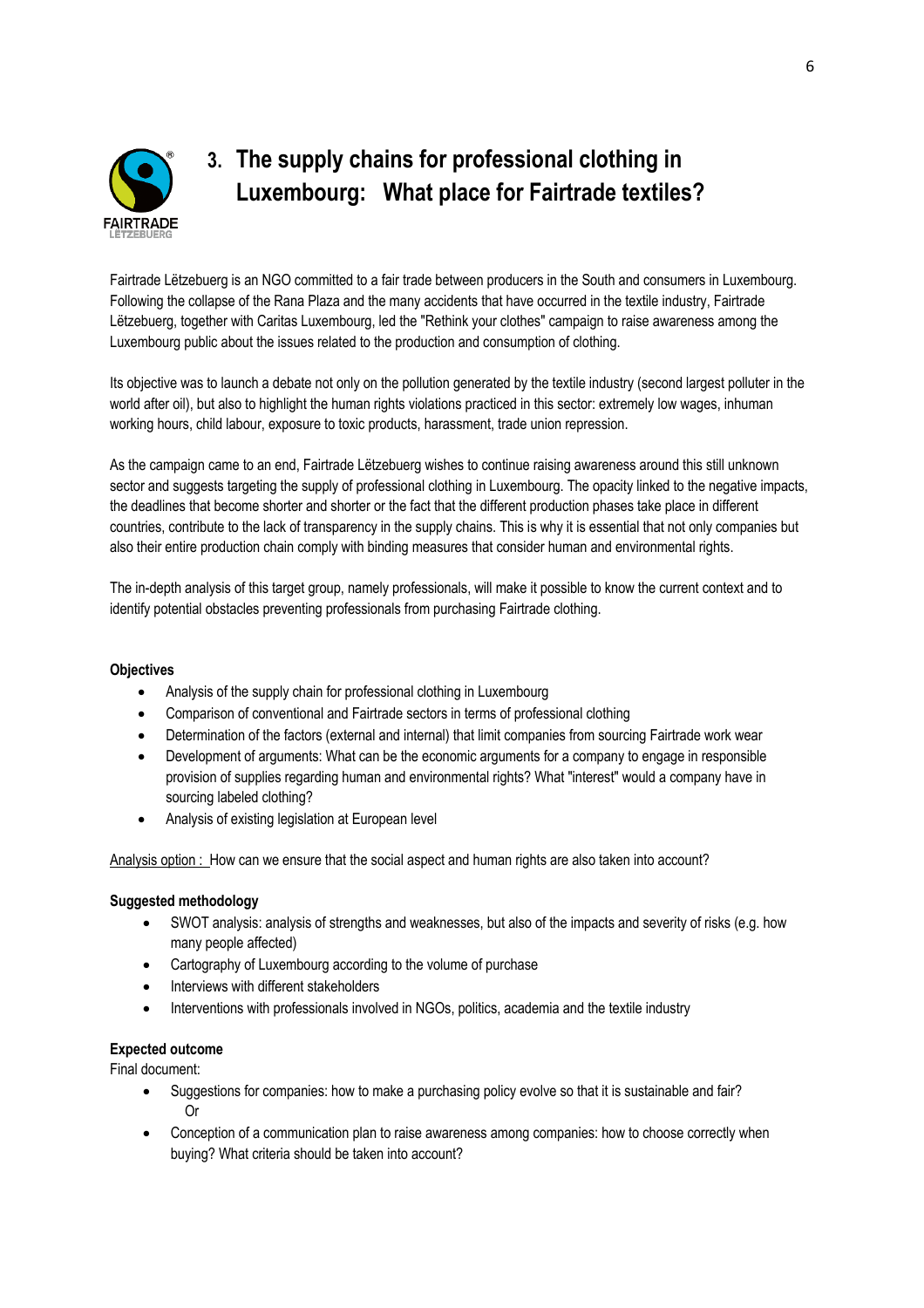#### **Potential stakeholders (2 to 4 contributors, to confirm)**

**Dario Soto Abril** – CEO Fairtrade International **Nayla Ajaltouni** – Coordinator of the collective *Ethique sur l'étiquette* **Dominique Potier** – Deputy for Meurthe et Moselle **Basak Baglayan** – Postdoctoral Researcher, University of Luxembourg **Henning Siedentopp** – Founder of Fairtrade brand Melawear **Saskia Hornivius** – Flocert **Textile specialist** – Fairtrade International **Cotton producer** 

**Peer group mentors**: Silvia Monteiro and Jean-Louis Zeien

#### **Bibliography**

Clean clothes campaign. *Improving working conditions in the global garment industry.* Disponible sur : [https://cleanclothes.org/], (Consulté le 2 juillet 2019)

Collectif éthique sur l'étiquette *Les conditions de travail qui se cachent derrière les maillots de foot.* Disponible sur :

[https://ethique-sur-etiquette.org/Les-conditions-de-travail-qui-se-cachent-derriere-la-fabrication-des-maillots], (Consulté le 2 juillet 2019)

International Labour Rights Forum (2019). *Bangladesh goverment's safety inspection agencies not ready to take over accord's work.* Disponible sur :

[https://laborrights.org/sites/default/files/publications/RCC%20report%204-1\_4.pdf], (Consulté le 2 juillet 2019)

OCDE (2018), *Guide OCDE sur le devoir de diligence applicable aux chaînes d'approvisionnement responsables dans le secteur de l'habillement et de la chaussure*, Editions OCDE, Paris. http://dx.doi.org/10.1787/9789264290648-fr

Organisation internationale du travail. *Textiles ; vêtements ; cuir ; chaussures.* Disponible sur :

[https://www.ilo.org/global/industries-and-sectors/textiles-clothing-leather-footwear/lang--fr/index.htm], (Consulté le 2 juillet 2019)

Nations Unies (2011). *Principes directeurs relatifs aux entreprises et aux droits de l'homme. Mise en œuvre du cadre de référence « protéger, respecter et réparer ».* 

Disponible sur :

[https://www.ohchr.org/Documents/Publications/GuidingPrinciplesBusinessHR\_FR.pdf], (Consulté le 2 juillet 2019)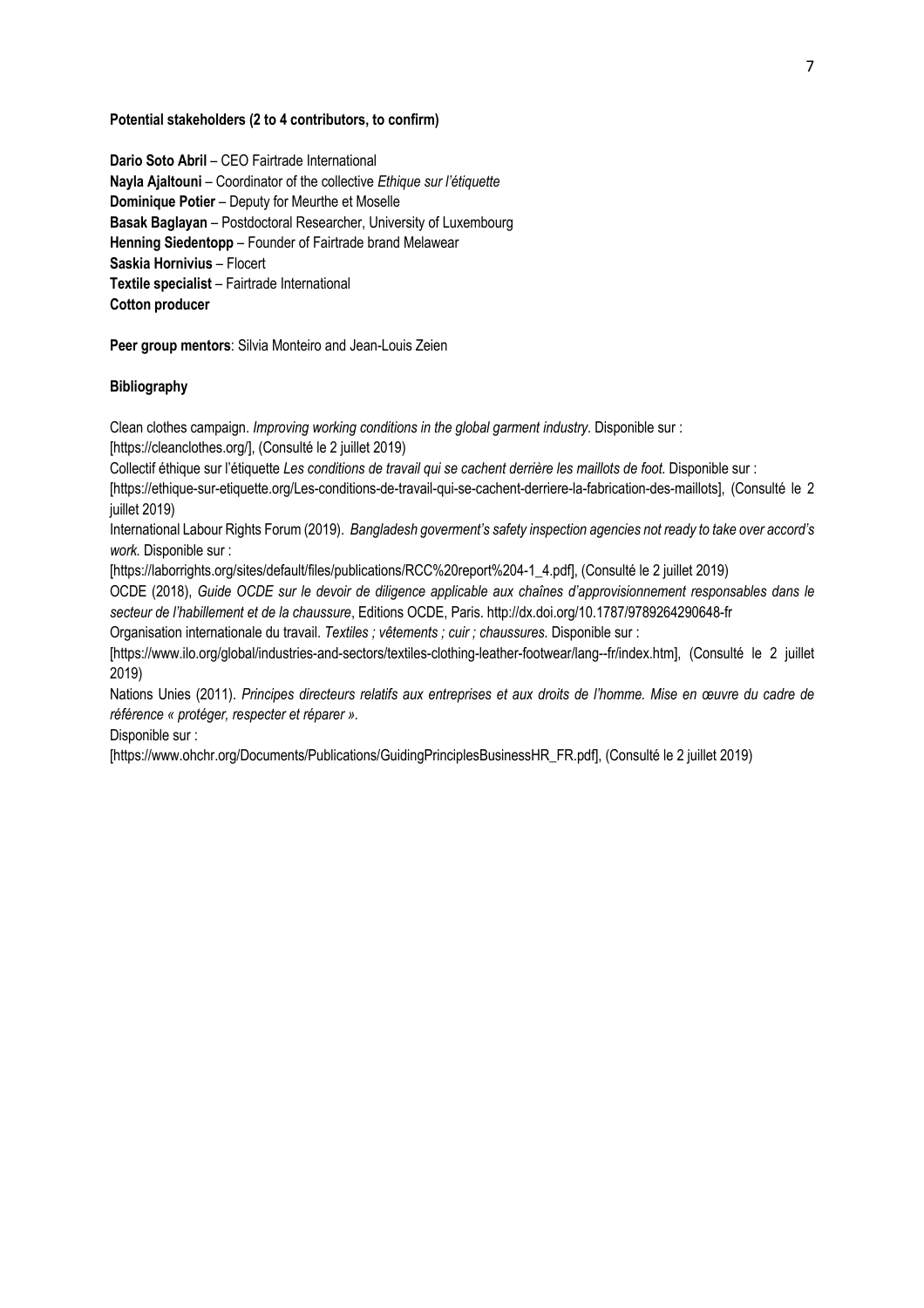# **4. Is sustainable finance enough to solve the climate crisis?**<br> **1. Is sustainable finance enough to solve the climate crisis?**

**The Challenge:** The climate crisis makes permanently headlines and is on the agenda of every global leader. Accordingly, pressure from grassroots communities is rising all over the word for concrete actions to be taken to overcome this major challenge. International conferences about climate change shed some light on human activities with significant impacts on global warming, such as the fossil fuels extracting industry, industrial agriculture, and transportation, all of which were until now boosting and accelerating the trade of goods and services all over the world. NGOs and civil society resort to "name and shame campaigns" to put the spotlight on international corporations of particular high carbon and environmental footprints. The banking and investing sector has not received the same levels of attention.

It is however a fact that the investment sector has not waited for the Kyoto protocol in 1999 to promote the SRIs (for Socially Responsible Investments) taking extra financial criteria such as ESG (for Environment, Social and Governance) in the early nineties. These investments used both exclusion or negative (i.e. no investment in controversial fossil fuels like tar sands) and positive criteria (i.e. focusing on renewable energy production) and therefore gained popularity with institutional investors as well as private investors. Today, major financial players (bank, asset managers, etc.) cannot be taken seriously anymore without offering a range of sustainable products with ESG criteria to both, private and institutional clients, in addition to its mainstream non-ESG products. No wonder though that is reflected on important stock exchanges throughout the world: many major financial centers, Luxembourg too, are listing more and more "green" or "sustainable" products -Sustainable finance in general is hyped as a solution, especially to the aforementioned climate crisis, but also to the achievement of the 17 Sustainable Development Goals (SDG) adopted by all United Nations members .

During the last 10 years, the pressure on the investment industry came from civil society with organizations like 350.org, FossilBanksNoThanks, NGOs targeting exclusively financial players , advocating them on divestment of fossils fuels. Some other NGOs like Finance Watch, consider that there is no point fighting climate change focusing only on SRI promotion (even with very strong ESG criteria) and divesting, arguing that the whole financial system is not sustainable per se. Therefore they are supporting radical reforms like:

- Separating investment banking and retail banking meaning the dismantling and even the nationalisation for the systemic aka "to big to fail " banks. This dismantling applies also to major Exchange-Traded Funds ( like BlackRock , Vanguard, State Street) seen as a serious threat to the global economy stability and a huge liability for the ecological transition.
- Taxing speculation , indeed even prohibiting high frequency trading,
- Investing massive public money in the transition economy 'Green New Deal' through citizen controlled, public banking system (see point 1) etc ....

**The questions for the peer group to explore will be :** Even if all mainstream finance goes 100 % sustainable, will it be enough to respond to the climate crisis (staying well below 2°C in 2100)? Or is deep reform of the global financial system a must, including Luxembourgs financial center? Is finance the right tool to "shift the trillions"? What would be an optimal frame for sustainable finance to work within?

**Approach:** The following tasks should be considered by the peer group to be part of their project:

- Research and analysis of arguments at hand : from the most optimistic ones, supporting a strong push for sustainable finance with public and private incentives, to the ones that set radical reform of financial markets as prerequisite
- Interview the major actors in Luxembourg promoting Green Finance (Luxembourg Stock Exchange, the ABBL, Luxembourg for Finance, The ALFI, LuxFlag, The Ministry of Finance, etc. about their view of the efforts they have made/intend to do in the following years to foster green finance in Luxembourg and ask them about their believes/facts/evidence why/whether this will/shall work out as approach to tackle especially the climate crisis (sustainability must not necessarily be narrowed down to climate issues, if the peer group wants to focus on other sustainability topics)
- Interviews with academics in Luxembourg having dealt with the state of Green Finance in Luxembourg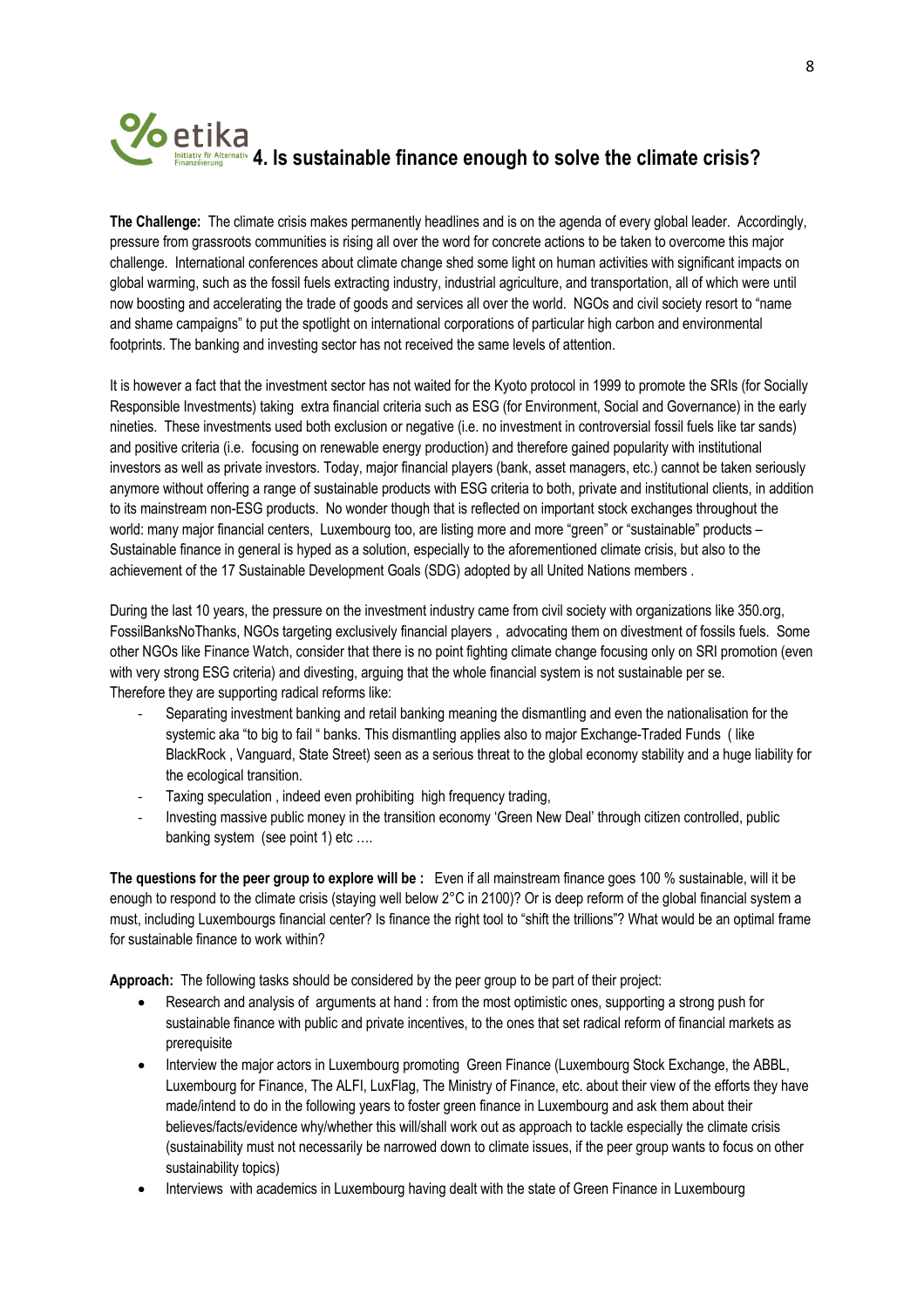- because of the open and wide question, you can also look at for example one specific sector on a global, or continental scale and conduct an estimation on the likelihood of its transformation to achieve carbon neutrality or a low environmental footprint in future
- think of a method or an approach to such kind of meta or systemic question yourself (the answer surely will always be a best guess, and does not necessarily need to be based on mathematical calculations)

**Mentor:** Jean-Sébastien Zippert

#### **Recommended Reading**

"Green financing, interrupted. Potential directions for sustainable finance in Luxembourg"

Dörry, S./Schulz, C.; *in Local Environment* · January 2018.

Busch, T., Hoffmann, V.H. (2007): Emerging carbon constraints for corporate risk management. Ecological Economics 62 (3- 4), 518-528.

Busch, T., Lewandowski, S. (2018): Corporate carbon and financial performance – a meta-analysis. Journal of Industrial Ecology 22 (4), 745-759.

UNEP FI http://unepinquiry.org/wp-content/uploads/2016/02/Sustainable\_Finance.pdf http://unepinguiry.org/wp-content/uploads/2017/12/Accelerating\_Financial\_Centre\_Action\_on\_Sustainable\_Development.pdf

EU Commission (action plan on sustainable finance) https://ec.europa.eu/info/business-economy-euro/banking-andfinance/sustainable-finance\_en

Luxembourg https://gouvernement.lu/dam-assets/documents/actualites/2018/10-octobre/04-sustainablefinance/Luxembourg-Sustainable-Finance-Roadmap-WEB.pdf

etika: "Financing sustainability or sustainable financing?" https://www.germanwatch.org/en/16447

Note: "sustainable finance" is a relatively young research area, therefore you might not find vast academic literature on it

#### **Optional Reading**

Swiss sustainable finance (they're quite advanced on the topic) http://www.sustainablefinance.ch/en/glossary-\_content---1--3077.html

German NGO Germanwatch on the topic: "The role of the G20 in making financial flows consistent with global long-term climate goals https://www.germanwatch.org/en/12680

#### **Example knowledge management and digital communication platforms:**

Central Banks and Supervisors Network for Greening the Financial System (NGFS)

https://www.mainstreamingclimate.org/ngfs/

TASK FORCE ON CLIMATE-RELATED FINANCIAL DISCLOSURES

https://www.unepfi.org/climate-change/tcfd/

Game-changer: Financing the European Green Deal

https://www.finance-watch.org/publication/game-changer-financing-the-european-green-deal/

Report Making Finance Serve Nature from Finance Watch

https://www.finance-watch.org/wp-content/uploads/2019/05/Making-Finance-Serve-Nature\_Finance-Watch-

Report\_24May2019\_web.pdf

Open Letter to humanity by Jeremy Desir , former HSBC quant analyst)

https://www.linkedin.com/pulse/open-letter-humanity-jeremy-desir

etika "Green or Greed bonds ? "

http://www.land.lu/page/article/129/333129/FRE/index.html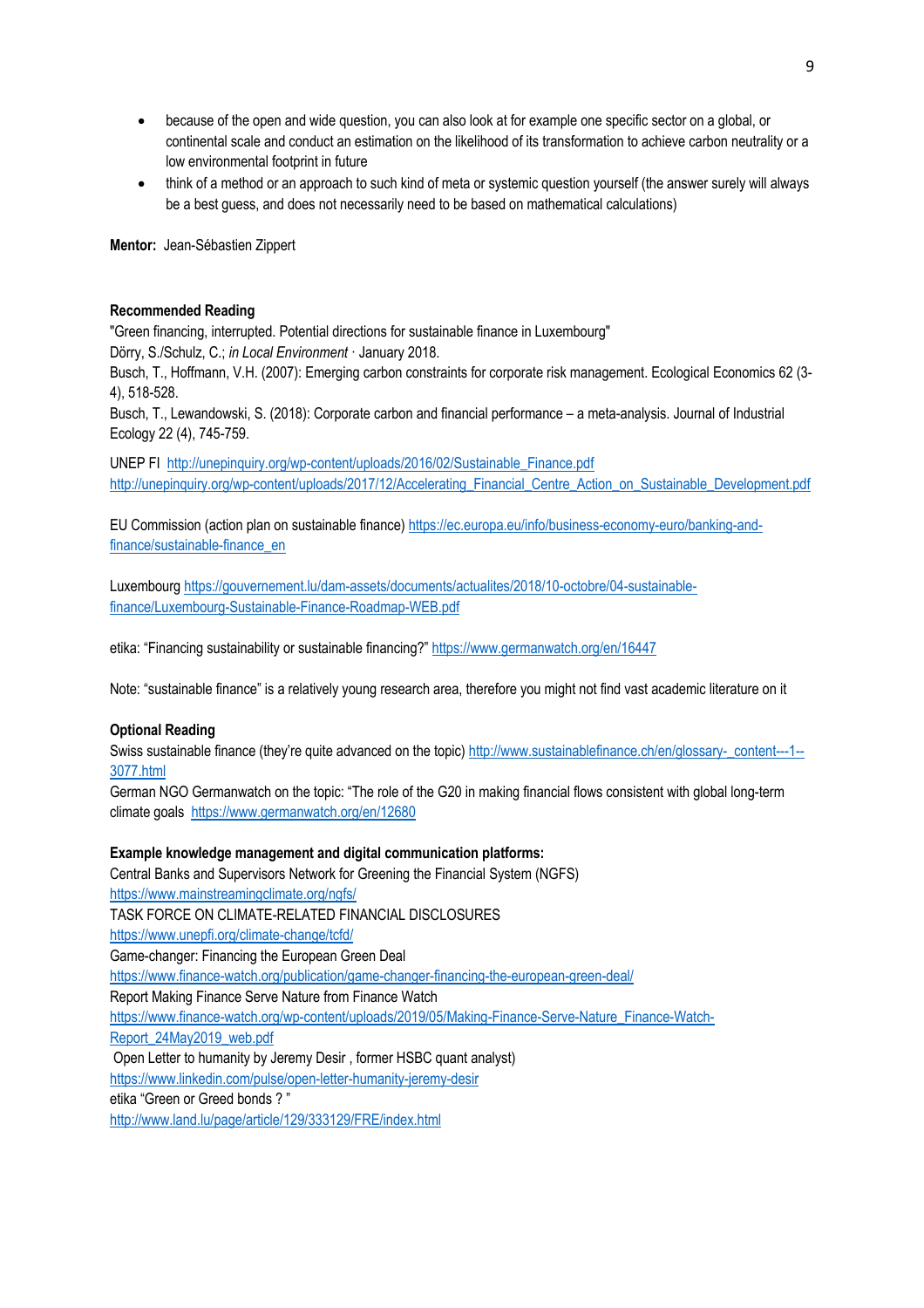## **5. Company X Project: Rethinking Democracy for Corporate Responsibility**

**The Challenge:** There is a critical discrepancy between the pace of the globalization of the economy and how the civil society organizes and structures itself in response to related challenges, be they societal or environmental. Some sociologists talk about a **crisis of confidence** in civil society relating to democratic and market processes. How these interact can be seen in at least two dimensions:

- Mistrust in the **democratic process** due to increasingly complex legislation, potentially undermined by privateinterest driven agendas (1);
- Mistrust in self-regulation by industries in the form of corporate social responsibility (CSR) due to a too vast diversity in models and thus too many operating consumer labels (2), conflict of interest at the level of conception and noncontinuous or lack of audits (3).

This peer group will help a team of volunteers who are developing an innovative approach to rethink and develop a platform for democratic processes with the aim of enhancing Corporate Social Responsibility. We are now a networked knowledge society, but arguably the communication tools and networks at our hands are not being leveraged to improve social coordination and open up societal dialogue on the need for new social norms and ethical standards for corporate practices. **T**he '**Company X Project**' (CXP) is about the setting-up of a democratic structure of a new kind with a legal statute to enhance corporate social responsibility among others. The peer group project provides a room to reflect on innovative models of democratic participation with the goal to tackle mistrust by citizens and consumers in regulatory processes.

The peer group can explore the development of **Company X and develop propositions on:**

- **what kind of 'platform**' should be created
- a not-for-profit business model
- corporate **governance principles** ensuring best transparency & accountability to its shareholders and stakeholders;
- an **efficient communication process** to the public and communicating the not-for-profit purpose of Company X and its non-financial incentives;
- **the core values** and principles to which Company X shareholders must commit
- an action plan to a first launch
- and/or other topics worked out and proposed by you.

Company X Project is an interactive project searching for broad collaboration in diverse fields of expertise. At the current level of the project, all kind of input is welcome.

Company X could be developed around case studies in particular sectors, such as ethics in medicine and the pharmaceutical industry, the clothing industry, the energy sector, or the financial sector. Company X Project is about the rise of a non-state democracy for strong ethical standards of global relevance. Company X aims to deliver a promising perspective for civil society to confront the crises that suffer democracy and CSR based on the following central question:

How can *Sustainable Development* be improved through *Social Innovation?*

#### **CURRENT THINKING ON CXP IN A NUTSHELL**

The democratic structure of Company X will be set-up in the form of a Luxembourg Societal Impact Company (**legal statute:**  *société d'impact sociétale (SIS)*) (4) where any human can be part of if (i) only if she/he wishes; (ii) is connected to the internet; and (iii) commits to Company X' core values as a shareholder for impact. In order to ensure the **universal democratic principle "one person, one vote"**, no person can ever hold more than one single share in Company X. Every shareholder of Company X will have a vote. The activity of Company X will consist in developing **ethical standards** in matters of global relevance such as **climate action plan** for businesses, global **fair tax**, fair **labor** standards, **artificial intelligence** respecting the human, and other areas to be covered over time upon adequate resources. Such standards will be materialized **in the form of CSR labels** that Company X will elaborate and then market with a **not-for-profit purpose to for-profit businesses**,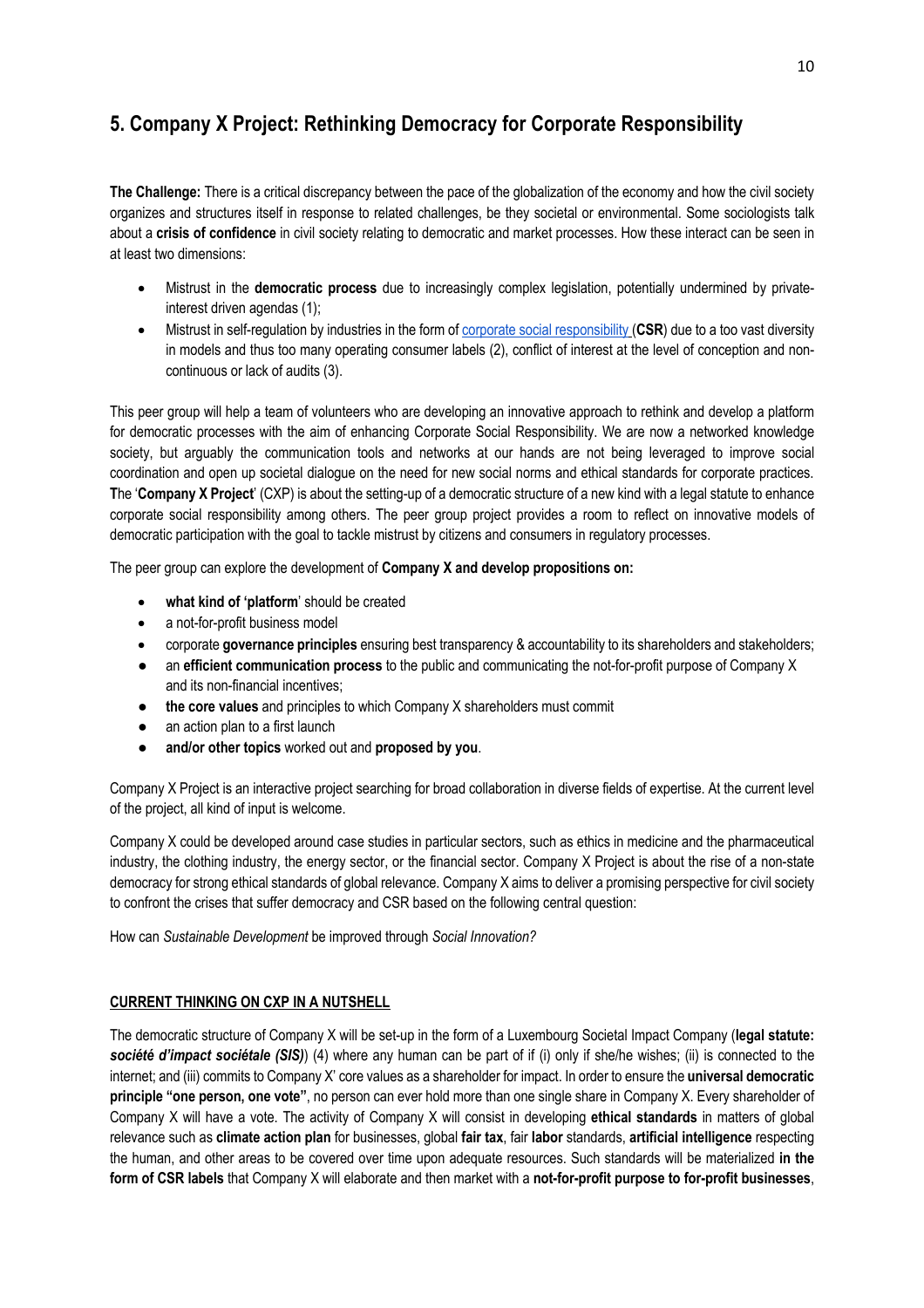at best to international businesses for best impact. In order to scale mass-voting in a transparent way about the accountancy of votes, Company X will keep an **electronic** blockchain-driven share-register with an integrated **voting system**. (5)

#### **Potential IMPACTs OF CXP**

- A new form of **democratic organisation** *alias* Company X, the first non-state democracy for ethical norms in a global context;
- A new blueprint for **transparency & accountability** in **CSR** but also in general for **corporate governance**;
- **Innovation in CSR** through indirect democratic civil control for **systemic change**;
- **Better integration of consumers into CSR;**
- Normative impact on the long run; the moral authority of Company X' standards could be measured by the number of its shareholders with the following spirit:

#### *Isn't democratic impact mainly a matter of critical mass?*

#### **Peer group mentors: the co-founding team of Company X Project:**

Jeff Braun (LinkedIn) (vision & strategy)

Nora Schleich (LinkedIn) (philosophical lead)

#### **Readings**

**(1)** Cf. Generation What? (2016) http://www.generation-what.eu/en/page/about,

http://www.generation-what.eu/en/europe/video/they-re-all-corrupt [last accessed on 03.09.2019].

Cf. Ipsos Germany. Gudrun Witt: Das Misstrauen ist groß - Studie zu Vertrauen, Populismus und Politikverdrossenheit (September 2018)

httphttps://www.ipsos.com/de-de/das-misstrauen-ist-gross-studie-zu-vertrauen-populismus-undpolitikverdrossenheits://www.youtube.com/watch?time\_continue=330&v=UQcCPg5kx50 [last accessed on 03.09.2019].

**(2)** Cf. Lucy Atkinson: 'Wild West' of Eco Labels (July 2014)

https://www.theguardian.com/sustainable-business/eco-labels-sustainability-trust-corporate-government [last accessed on 03.09.2019].

**(3)** Cf. Members of Oceancare: An Open letter to the Trustee's of the MSC Label (October 2018)

https://www.oceancare.org/wp-content/uploads/2018/10/Open-letter-MSC\_sharkfinning\_pnafishery\_2018.pdf [last accessed on 03.09.2019].

**(4)** Cf. Guichet.lu by the government for the Grand Duchy of Luxembourg: "Societal impact company (SIS)" https://guichet.public.lu/en/entreprises/creation-developpement/forme-juridique/societe-capitaux/societe-impact-societal.html

**(5)** Cf. Mohit Mamoria: WTF is The Blockchain? (June 2017) https://hackernoon.com/wtf-is-the-blockchain-1da89ba19348 [last accessed on 03.09.2019]

Cf. The Economist: The trust machine - The technology behind bitcoin could transform how the economy works (October 2015) https://www.economist.com/leaders/2015/10/31/the-trust-machin [last accessed on 03.09.2019]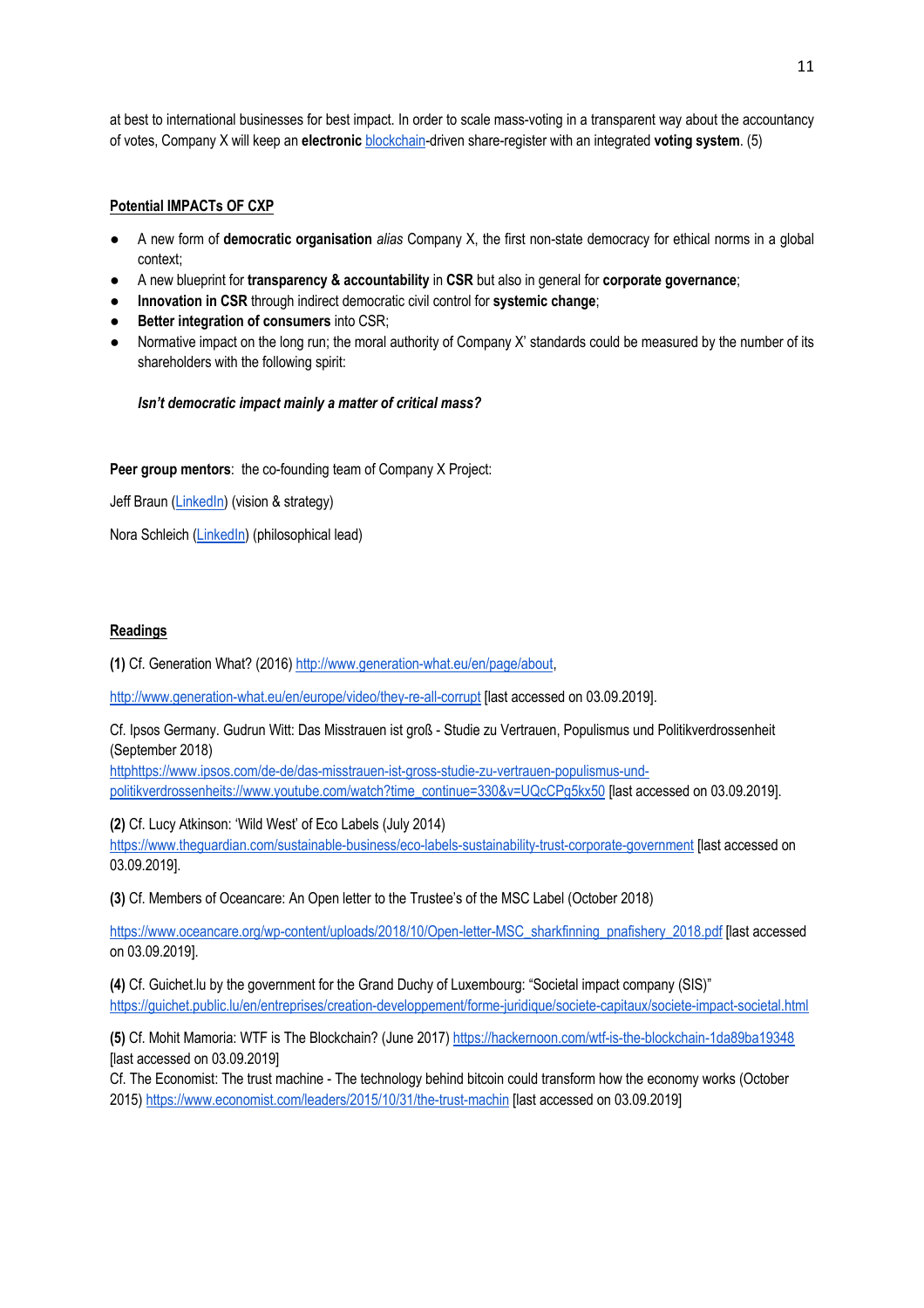### **Annex II Peer group mentors – biographies**



12